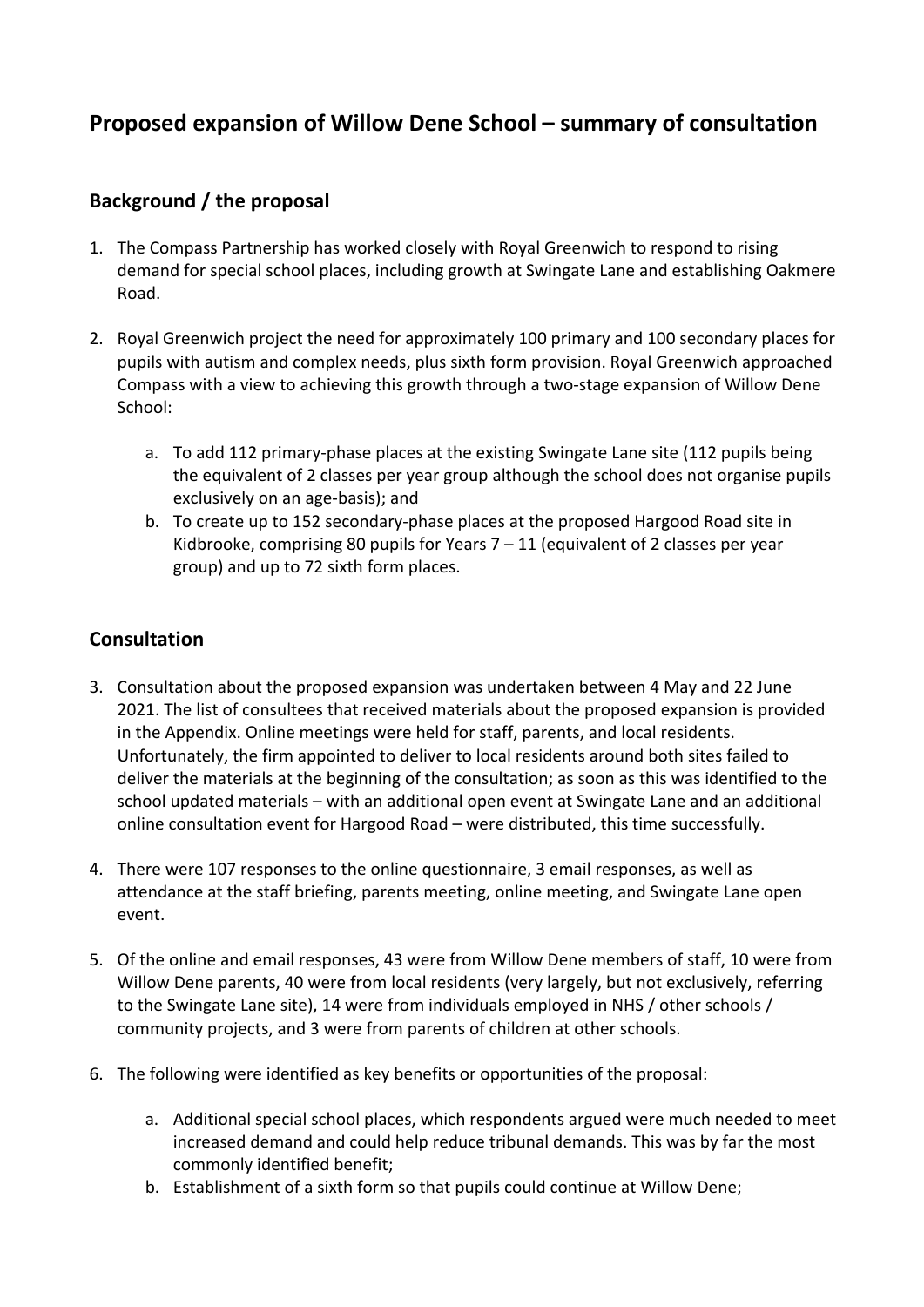- c. Advantages stemming from being a larger school, such as greater staff expertise, greater ability to group pupils appropriately to meet their needs, broader range of facilities available etc; and
- d. Increasing amount of 'all-through' provision within the school so that pupils can be supported from early years through to sixth form.
- 7. The following table identifies issues raised and responses from the Willow Dene Executive Headteacher. The vast majority of the responses related to Swingate Lane.

| <b>Issue from consultation responses</b>                                                                                                                                                                                                 | <b>Response from Executive Headteacher</b>                                                                                                                                                                                                                              |
|------------------------------------------------------------------------------------------------------------------------------------------------------------------------------------------------------------------------------------------|-------------------------------------------------------------------------------------------------------------------------------------------------------------------------------------------------------------------------------------------------------------------------|
| Concerns regarding parking, access / egress, and                                                                                                                                                                                         | This issue is recognised and accepted as a                                                                                                                                                                                                                              |
| traffic congestion. Many respondents noted that                                                                                                                                                                                          | significant concern for both sites, which is shared                                                                                                                                                                                                                     |
| these issues already inconvenienced residents, and                                                                                                                                                                                       | by the school staff as well as our neighbours. It is                                                                                                                                                                                                                    |
| that significant expansion would exacerbate the                                                                                                                                                                                          | potentially the most significant risk to the                                                                                                                                                                                                                            |
| issue.                                                                                                                                                                                                                                   | expansion.                                                                                                                                                                                                                                                              |
| This was by far the most commonly raised issue. It                                                                                                                                                                                       | The school is committed to working in partnership                                                                                                                                                                                                                       |
| was raised by staff, visiting staff such as therapists,                                                                                                                                                                                  | with Royal Greenwich to identify solutions that are                                                                                                                                                                                                                     |
| residents, and parents, including those who were                                                                                                                                                                                         | acceptable for staff and residents at both sites.                                                                                                                                                                                                                       |
| otherwise (often strongly) in favour of expansion.                                                                                                                                                                                       | This issue will be determined through the planning                                                                                                                                                                                                                      |
| Some responses made suggestions for responding                                                                                                                                                                                           | application process, informed by traffic and                                                                                                                                                                                                                            |
| to this challenge, including public transport                                                                                                                                                                                            | transport assessments. Local residents will be able                                                                                                                                                                                                                     |
| investment, onsite car parking, or use of some                                                                                                                                                                                           | to respond to the planning applications, and those                                                                                                                                                                                                                      |
| local green space.                                                                                                                                                                                                                       | will need to outline the proposed solution(s).                                                                                                                                                                                                                          |
| Some responses linked this to the broader idea of                                                                                                                                                                                        | If a solution is unable to be found that satisfies                                                                                                                                                                                                                      |
| the relationship between the school and its                                                                                                                                                                                              | planners, then planning permission would not be                                                                                                                                                                                                                         |
| neighbours.                                                                                                                                                                                                                              | granted and that scheme would not progress.                                                                                                                                                                                                                             |
| Whether the capital project would provide<br>appropriate facilities (and still leave appropriate<br>outdoor space).                                                                                                                      | Design meetings for Swingate Lane have already<br>commenced, and DfE guidance for special school<br>buildings (Building Bulletin 103) is the starting<br>point for the accommodation schedule.                                                                          |
| This included a potential concern about inequity of                                                                                                                                                                                      | There is currently no intention to provide a                                                                                                                                                                                                                            |
| facilities for pupils on different sites / with                                                                                                                                                                                          | residential element for sixth form life-skills /                                                                                                                                                                                                                        |
| different needs if funding was insufficient.                                                                                                                                                                                             | independent living.                                                                                                                                                                                                                                                     |
| One response questioned whether there could be<br>a residential element with an emphasis upon life<br>skills and independence as part of preparing for<br>adult-hood.                                                                    |                                                                                                                                                                                                                                                                         |
| The implications of expansion upon the staffing<br>needed by the school and by associated services<br>(such as NHS) and the need to plan for this<br>increase in staffing to ensure both appropriate<br>quantity and quality of staffing | The need to effectively plan for the growth in<br>staffing is already within the Willow Dene strategic<br>plan. The increases in capacity would happen over<br>approximately 4-5 years at each site, with<br>Swingate Lane potentially a year ahead of Hargood<br>Road. |
|                                                                                                                                                                                                                                          | As well as growing school staffing, the leadership<br>team will work with partners such as the NHS to<br>advise of the growing need for services to enable<br>them to plan their own staffing growth.                                                                   |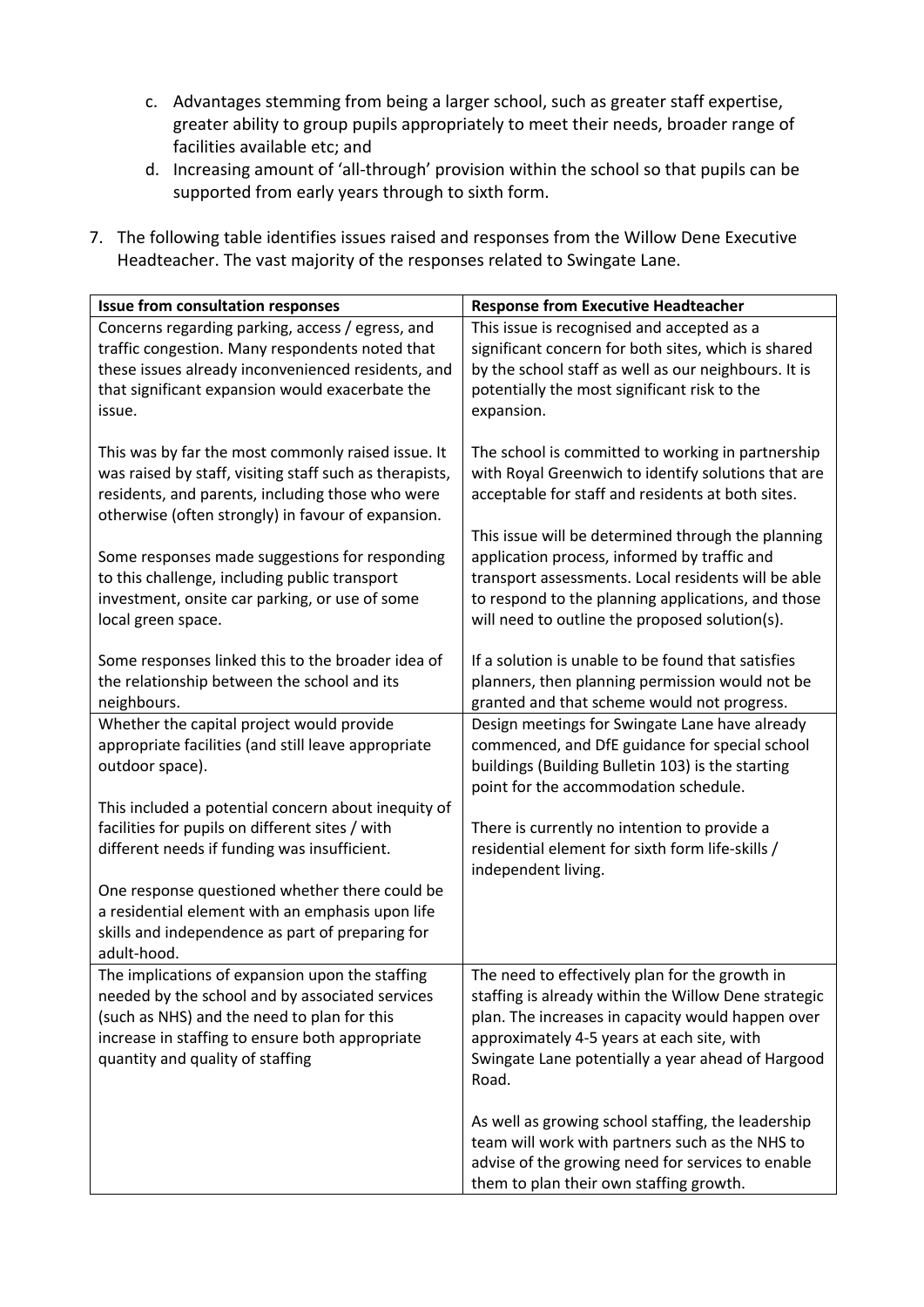| Concern that the sixth form provision on Hargood<br>Road may only be for the expansion (i.e. pupils<br>with autism and complex needs) rather that the<br>complex needs cohort based at Oakmere Road.<br>This was raised primarily by school staff concerned<br>about the educational inequality it raises. | This concern is shared by the leadership team and<br>trustees and is the subject of further discussion<br>with Royal Greenwich.                                                                                                                                                                                                                                                                                                                                                                  |
|------------------------------------------------------------------------------------------------------------------------------------------------------------------------------------------------------------------------------------------------------------------------------------------------------------|--------------------------------------------------------------------------------------------------------------------------------------------------------------------------------------------------------------------------------------------------------------------------------------------------------------------------------------------------------------------------------------------------------------------------------------------------------------------------------------------------|
| Concern about the practical implications of the<br>capital project upon local residents through<br>construction traffic, noise, pollution etc.                                                                                                                                                             | This concern is recognised and accepted. Swingate<br>Lane residents expressed concern that the<br>previous contractor did not adhere to the<br>agreements regarding site delivery and site<br>operation times.                                                                                                                                                                                                                                                                                   |
|                                                                                                                                                                                                                                                                                                            | The school expects Royal Greenwich and the<br>contractor to engage effectively with the<br>community to minimise the impact of the building<br>project and to communicate accurately about the<br>disruption that they may experience.                                                                                                                                                                                                                                                           |
| Whether staff (or more staff) would be required to<br>work across multiple sites                                                                                                                                                                                                                           | Willow Dene is already based on two sites, with a<br>staffing model whereby class-based staff are site<br>based to ensure knowledge of individual pupils and<br>provide the consistency that is necessary to<br>maximise their progress, while specialist and<br>leadership staff operate across both sites.<br>This model would be continued, and expanded to<br>include the three sites. Capacity in specialist and<br>leadership teams would increase to reflect the<br>growth of the school. |
| Whether the expansion was sufficient (i.e. would it<br>provide sufficient places to meet Royal<br>Greenwich's needs) or whether it would have a<br>negative impact upon other special schools if<br>Willow Dene continues to be very well regarded.                                                        | It would remain the responsibility of Royal<br>Greenwich to secure sufficient provision, and<br>Compass would continue to work closely with the<br>council to support that objective.                                                                                                                                                                                                                                                                                                            |

- 8. The key educational issue raised in the consultation concerns sixth form provision for pupils with complex needs.
- 9. The consultation raised a number of issues that are about the delivery of the expansion (i.e. the 'how' rather than the 'why'). It is clear that these – especially parking and impact upon local roads and residents – are important to staff, parents, and residents. The Compass Partnership considers that these are most appropriately considered in detail through the design process and planning application process, noting that without planning permission the expansion cannot proceed at either Swingate Lane or Hargood Road.

#### **Next steps**

- 10. Application submitted to DfE for the expansion of Willow Dene School to be submitted in summer 2021.
- 11. Developing capital scheme for Swingate Lane with associated planning application processes
- 12. Developing capital scheme for Hargood Road with associated planning application processes